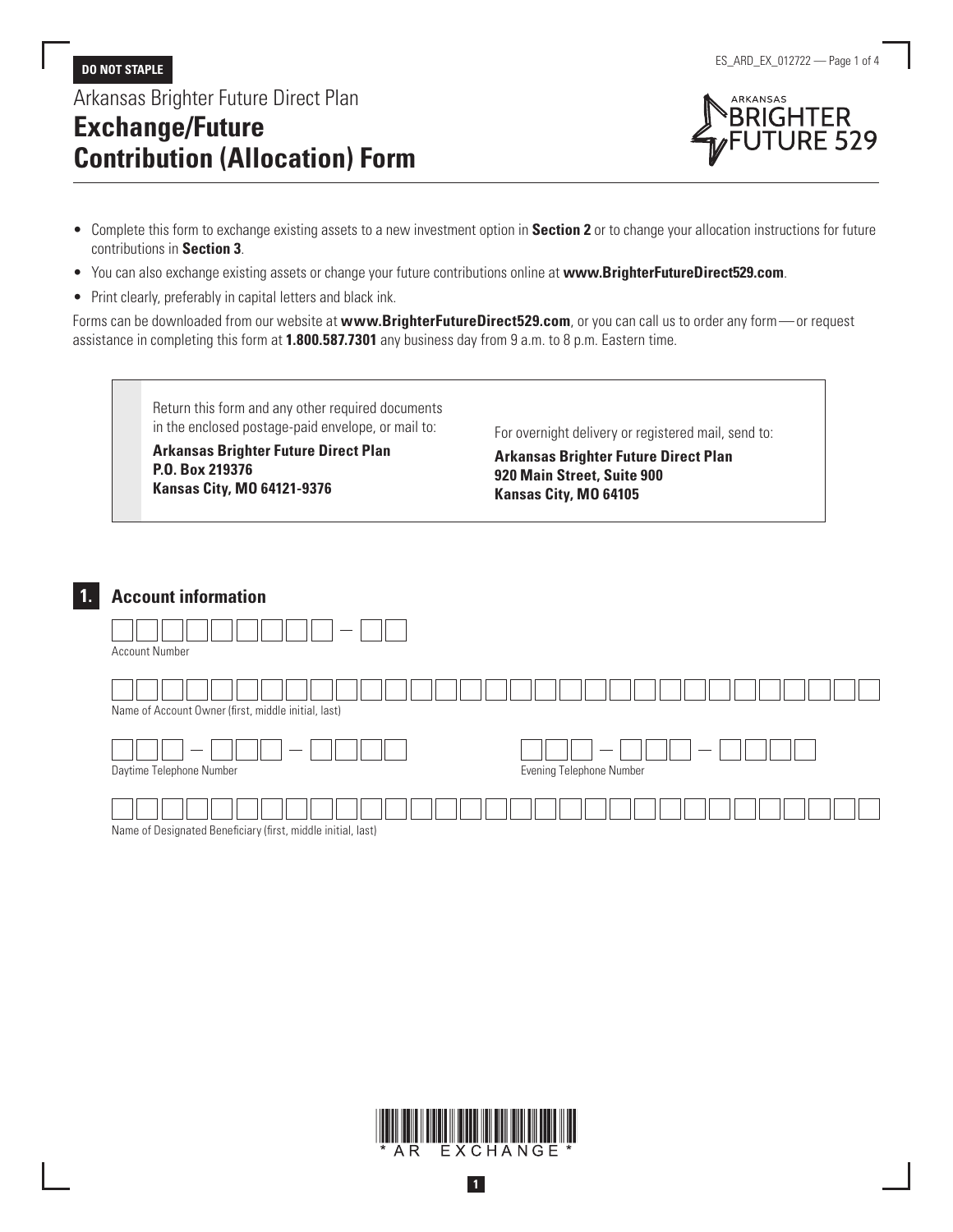**TOTAL**  $\| 1 \| 0 \| 0 \$ 

### **2. Exchange instructions for existing assets**

- For each investment option you hold and wish to exchange, tell us the percentage of assets you want moved and where you want the assets invested. (You must allocate at least *5%* of your exchange amount to each investment option that you choose. Use whole percentages only. Choose up to *5* of the *10* investment options.)
- See the Arkansas Brighter Future Direct Plan Program Description (available at *[www.BrighterFutureDirect529.com](http://www.BrighterFutureDirect529.com)*) for complete information on the investment options you are considering.

**Remember:** Federal law allows Account Owners to make two exchanges each calendar year.

**Note:** This change applies only to the assets currently held in your account; it will not affect the allocation of your future investments.

| <b>Exchange FROM</b> |           |               | <b>Investment Option</b>               | <b>Exchange TO</b> |
|----------------------|-----------|---------------|----------------------------------------|--------------------|
| All                  |           | Percentage    | <b>Age-Based Options</b>               |                    |
|                      | 0R        | $\frac{0}{0}$ | Aggressive Age-Based Option            | $\frac{0}{0}$      |
|                      | 0R        | $\%$          | Moderate Age-Based Option              | $\frac{0}{0}$      |
|                      | 0R        | $\frac{0}{0}$ | Conservative Age-Based Option          | $\frac{0}{0}$      |
|                      |           |               |                                        |                    |
|                      |           |               | <b>Custom Portfolio Options</b>        |                    |
|                      | 0R        | $\frac{0}{0}$ | Aggressive Growth Portfolio            | $\frac{0}{0}$      |
|                      | 0R        | $\frac{0}{0}$ | Growth Portfolio                       | $\frac{0}{0}$      |
|                      | 0R        | $\%$          | Moderate Growth Portfolio              | $\%$               |
|                      | 0R        | $\frac{0}{0}$ | Conservative Growth Portfolio          | $\frac{0}{0}$      |
|                      | 0R        | $\frac{0}{0}$ | Income Portfolio                       | $\%$               |
|                      | 0R        | $\%$          | <b>Interest Accumulation Portfolio</b> | $\frac{0}{0}$      |
|                      |           |               |                                        |                    |
|                      |           |               | <b>Savings Portfolio Option</b>        |                    |
|                      | <b>OR</b> | $\frac{0}{0}$ | Savings Portfolio (FDIC-Insured)       | $\frac{0}{0}$      |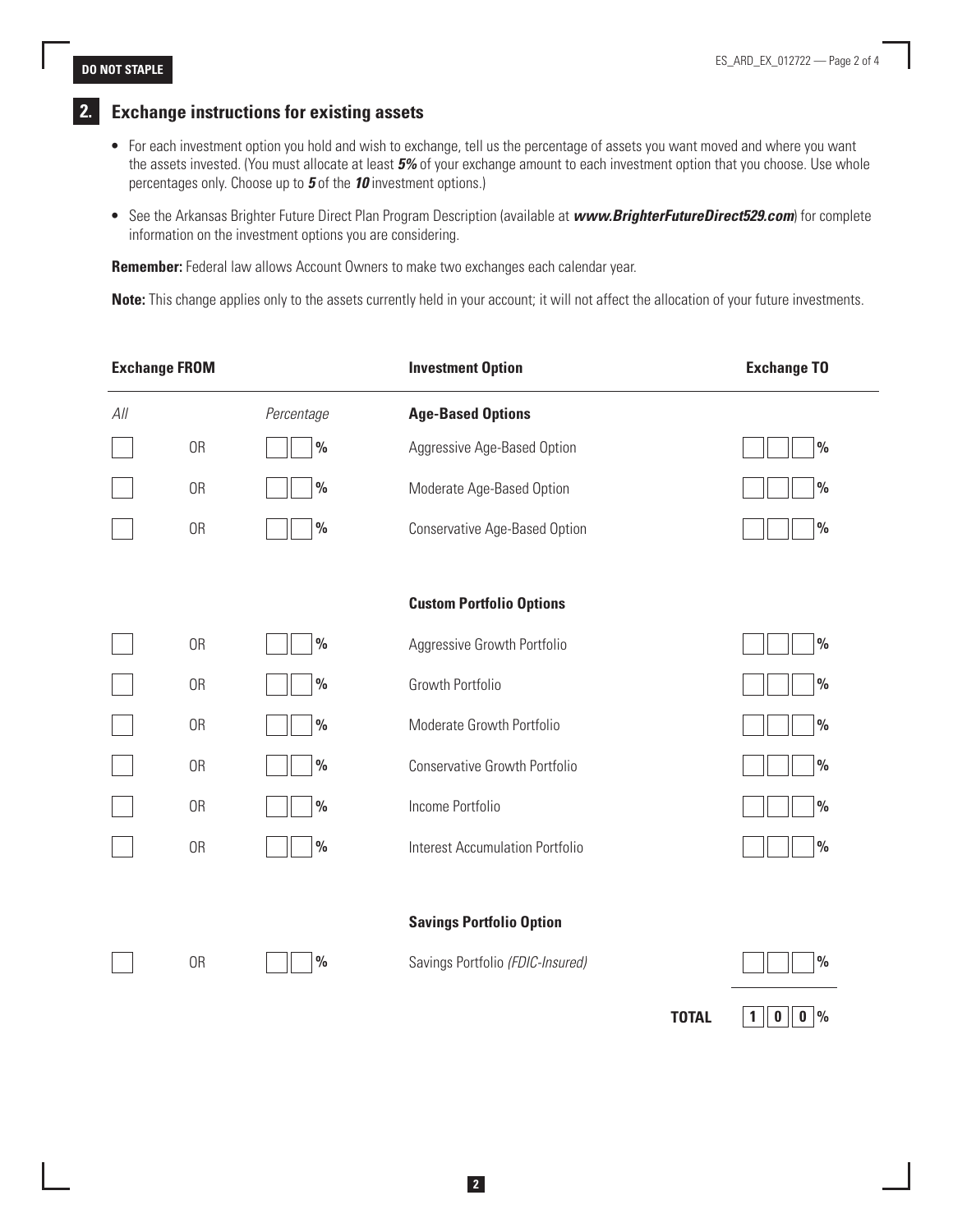**Age-Based Options:**

### **3. Allocation instructions for future contributions**

- Your future contributions, which can be updated at any time, will be invested in the investment options you select until you change them.
- Before choosing your investment option, see the Arkansas Brighter Future Direct Plan Program Description (available at *[www.BrighterFutureDirect529.com](http://www.BrighterFutureDirect529.com)*) for complete information about the investment options offered.
- You must allocate at least **5%** of your contributions to each investment option that you choose. Use whole percentages only. Choose up to **5** of the **10** investment options.

**Note:** This change applies only to the allocation of your future investments; it will not affect the assets currently held in your account.

| TOTAL                                  | $\frac{0}{0}$<br>1<br>0 |
|----------------------------------------|-------------------------|
| Savings Portfolio (FDIC-Insured)       | $\frac{0}{0}$           |
| <b>Savings Portfolio Option:</b>       |                         |
| <b>Interest Accumulation Portfolio</b> | $\frac{0}{0}$           |
| Income Portfolio                       | $\%$                    |
| <b>Conservative Growth Portfolio</b>   | $\frac{0}{0}$           |
| Moderate Growth Portfolio              | $\%$                    |
| Growth Portfolio                       | $\frac{0}{0}$           |
| Aggressive Growth Portfolio            | $\frac{0}{0}$           |
| <b>Custom Portfolio Options:</b>       |                         |
| Conservative Age-Based Option          | $\%$                    |
| Moderate Age-Based Option              | $\frac{0}{0}$           |
| Aggressive Age-Based Option            | $\frac{0}{0}$           |
|                                        |                         |

### **4. Signature—YOU MUST SIGN BELOW**

I authorize the exchange of assets in my account to the investment option(s) I selected in **Section 2** and/or the allocation of my future contributions to the investment option(s) I selected in **Section 3**. I certify that I have read and understand, consent and agree to all the terms and conditions of the Arkansas Brighter Future Direct Plan Program Description and Participation Agreement.



ascensus<sup>®</sup>